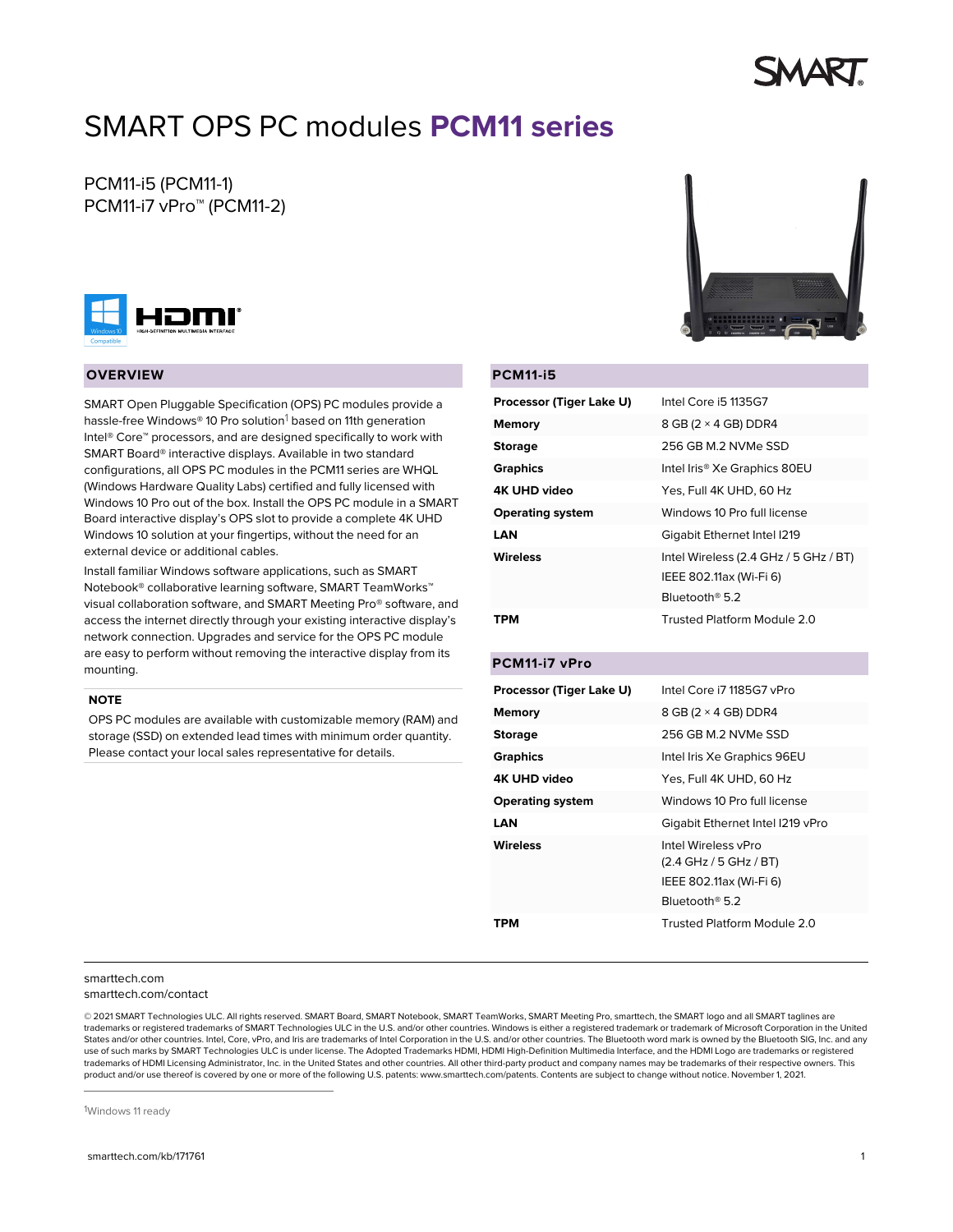### **SMART DISPLAYS AND SOFTWARE**2

| <b>Supported SMART Board</b><br>interactive display series | GX                                                                            |
|------------------------------------------------------------|-------------------------------------------------------------------------------|
|                                                            | <b>MX100</b>                                                                  |
|                                                            | $MX (V2)$ and $MX (V2)$ Pro                                                   |
|                                                            | 6000S and 6000S Pro                                                           |
|                                                            | 7000-V2 and 7000-V2 Pro                                                       |
|                                                            | 7000R and 7000R Pro                                                           |
| Installation in displays                                   | Installs in OPS slots of supported<br><b>SMART Board interactive displays</b> |
| <b>Available SMART software</b>                            | <b>SMART Notebook</b>                                                         |
|                                                            | <b>SMART TeamWorks</b>                                                        |
|                                                            | <b>SMART Meeting Pro</b>                                                      |
|                                                            | <b>SMART Remote Management</b>                                                |

# **STORAGE AND OPERATING REQUIREMENTS**

| <b>Power requirements</b>    | 12V to 19V DC                               |
|------------------------------|---------------------------------------------|
| <b>Operating temperature</b> | 32-104°F (0-40°C)                           |
| Storage temperature          | $-4-140^{\circ}F (-20-60^{\circ}C)$         |
| Humidity                     | 10-90% relative humidity,<br>non-condensing |

#### **POWER CONSUMPTION**

| <b>Standby</b> | $<$ 0.5 W |
|----------------|-----------|
| <b>Maximum</b> | 60 W      |

# **CERTIFICATION AND COMPLIANCE**3

| US / Canada                                         | UL Recognized, FCC, ISED, CONEG<br>Packaging, California Prop 65 |
|-----------------------------------------------------|------------------------------------------------------------------|
| EU / EEA / EFTA / UK                                | CE, UKCA, REACH, RoHS, Battery,<br>Packaging, POP                |
| Australia / New Zealand                             | <b>RCM</b> Mark                                                  |
| Performance /<br>interoperability<br>certifications | WHQL                                                             |

#### **PURCHASING INFORMATION**

| Order number: | OPS PC module with Windows 10 Pro. |
|---------------|------------------------------------|
| UGK-PCM11-i5  | i5 processor                       |
| Order number: | OPS PC module with Windows 10 Pro. |
| UGK-PCM11-i7v | i7 vPro processor                  |

| <b>WARRANTY</b>      |                                                                                     |
|----------------------|-------------------------------------------------------------------------------------|
| Included warranty    | Three-year limited equipment<br>warranty                                            |
| EWY1-PCM11-i5        | One-year warranty extension for<br>PCM11 series OPS PC module.<br>i5 processor      |
| <b>EWY2-PCM11-i5</b> | Two-year warranty extension for<br>PCM11 series OPS PC module.<br>i5 processor      |
| EWY1-PCM11-i7v       | One-year warranty extension for<br>PCM11 series OPS PC module.<br>i7 vPro processor |
| EWY2-PCM11-i7v       | Two-year warranty extension for<br>PCM11 series OPS PC module.<br>i7 vPro processor |

| <b>HARDWARE COMPONENTS</b>               |  |
|------------------------------------------|--|
| A Antennae                               |  |
| B. Power and hard drive status lights    |  |
| C. Power button                          |  |
| D. Kensington <sup>®</sup> Security Slot |  |
|                                          |  |

# **INPUTS AND OUTPUTS Qty**

|    | 1. Stereo 3.5 mm                  |   |
|----|-----------------------------------|---|
|    | 2. HDMI <sup>®</sup> 1.4 in       |   |
|    | 3. HDMI 2.0 out                   |   |
|    | 4. USB Type-C                     | 2 |
|    | 5. USB 3.0 Type-A                 | 2 |
| 6. | RJ45 (including indicator lights) | 1 |
|    | 7. USB 2.0 Type-A                 |   |

#### **NOTE**

Charge a maximum of five devices at a time using USB receptacles.



<sup>2</sup>Sold separately

<sup>3</sup>Product availability may vary by region.

<sup>2</sup>This product has received additional certifications not listed here.